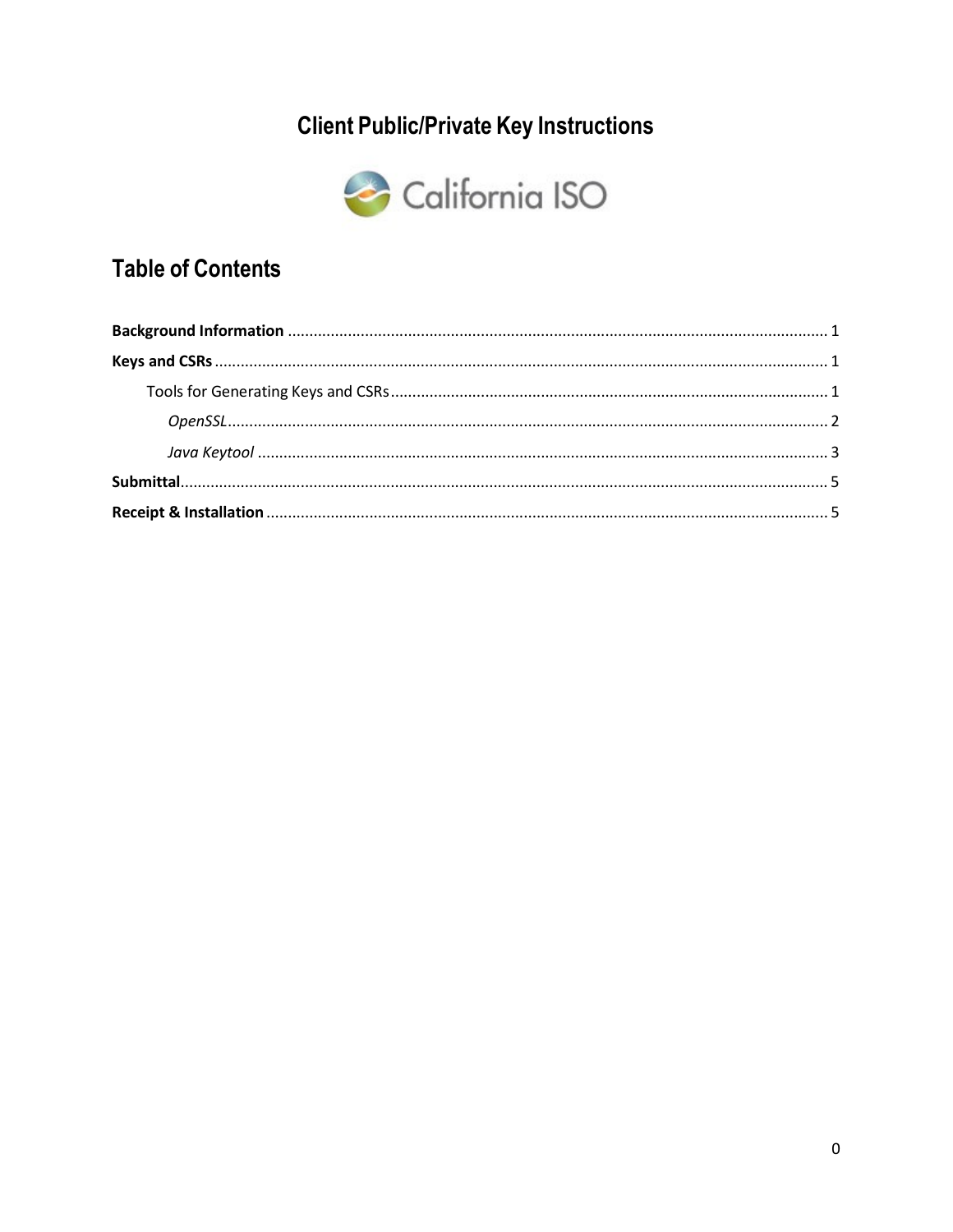## Note: In addition to the instructions below, you will need to complete the Device Certificate Request Form (DCRF) located here to include the device type, device name and file format.

## Background Information

Public Key Infrastructure (PKI) protects the confidentiality of the ISO's communication with its customers. A digital certificate is an electronic document that allows trusted digital partners to use PKI. ISO customer certificates chain to the CAISO issuing authority. Validation of the chain can assert trust between communicating parties.

A certificate is a signed public key. "Signed" refers to digital signature from the issuing authority. "Public" key infers to the existence of a private key known only to the creator of the CSR. The RIG owner creates the private key and CSR; it is not good security practice to have someone else create the private key and CSR. The RIG owner sends only the CSR to the ISO (never shares the private key).

The CSR contains the public key, mathematically linked with the private key in a way that is computationally infeasible to decode - that is, to deduce one from the other - assuming use of cryptographic algorithms expected to remain strongly resistant to attack for the duration of certificate's validity. The public key can safely be shared. The CSR contains the public key and can also be shared. The CSR is signed with the private key. The certificate authority that receives the CSR can verify the signature on the CSR by using the public key.

Generally speaking, the CSR should be created on the device, such as a RIG, with which the ISO system will securely connect.

## Keys and CSRs

Depending on the type of server that you are running, you may have the ability to generate a set of server keys and certificate requests from a specific application running on your system. For example, if the system is running a Sun, IIS or Apache web server, the ability to generate the required keys and certificates are built into the product.

In other cases, your current system configuration might not be capable of generating keys and CSRs. If so, you may need to install and use an application that can do so. One commonly-used application is OpenSSL, which can be found on www.openssl.org. Later in this document, we detail using different tools—including OpenSSL—to create keys and CSRs.

#### Key Generation Requirements:

• You must use RSA keys with a key length must be a minimum of 2048 bits.

• Store the private key securely, i.e. using AES-256 encryption.

#### Certificate Signing Request (CSR) Requirements:

• The common name (CN) should reflect the server's DNS host name. In the case of a RIG, the common name of the RIG is provided in the RIG database documentation. Please contact EDAS@caiso.com if you need your common name provided to you.

• The CSR must be generated according to the Public Key Cryptography Standard #10 (PKCS #10).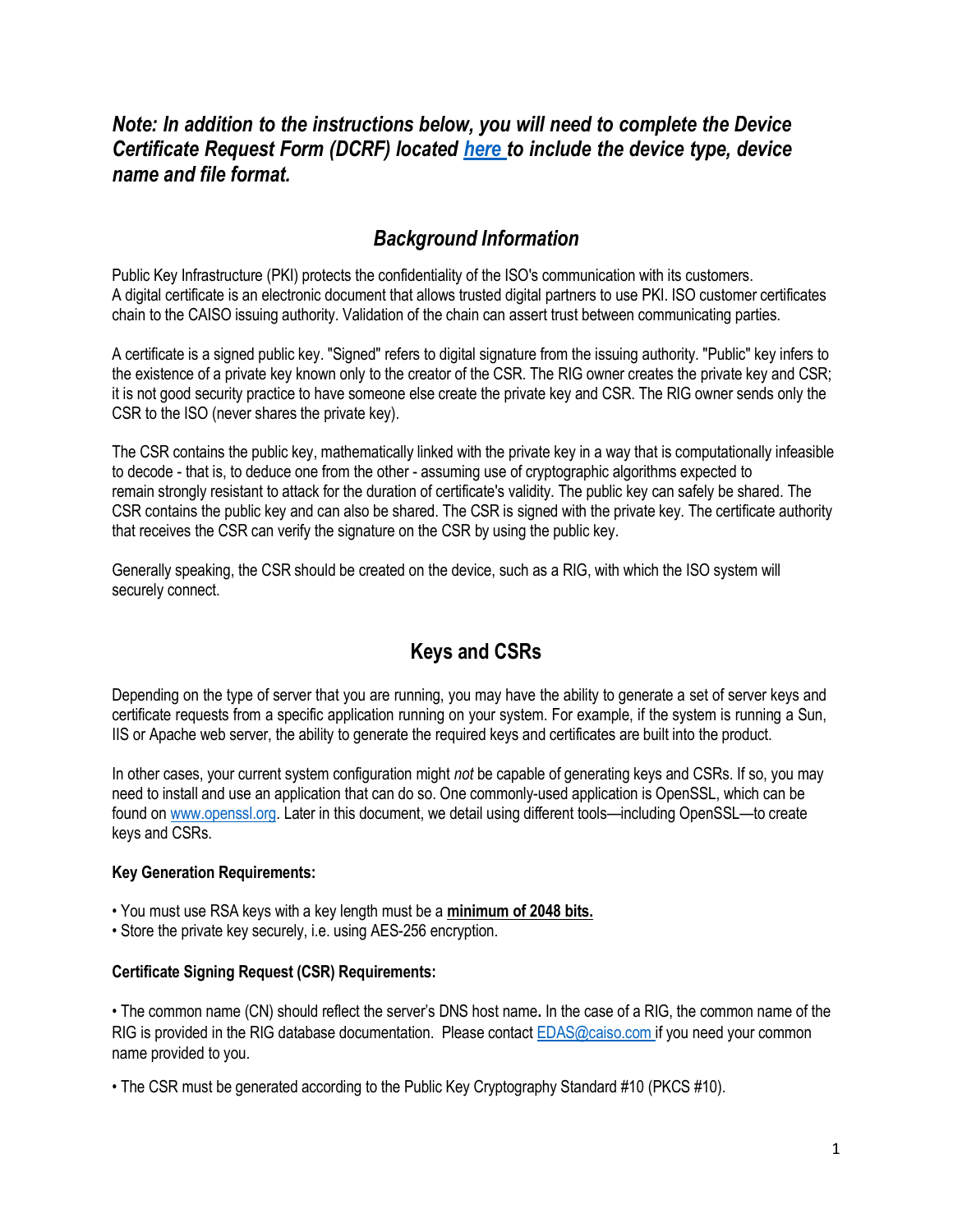#### Tools for Generating Keys and CSRs

#### **OpenSSL**

First we can create the private key. It is possible to create private key and CSR in one step, but for clarity we break out the steps:

The following command generates a 2048-bit RSA private key encrypted with the AES256 algorithm seeded by a passphrase and saved the key as keynamehere.key.

openssl genrsa -aes256 -out keynamehere.key 2048

Entering the command outputs the following, including a prompt to enter a pass phrase for your private key. You'll need that for a later step:

```
Loading 'screen' into random state - done 
Generating RSA private key, 2048 bit long modulus 
...........+++ 
...+++ 
unable to write 'random state' 
e is 65537 (0x10001) 
Enter pass phrase for keynamehere.key: 
Verifying – Enter pass phrase for keynamehere.key:
```
After you create a pass phrase for your private key, you will need to enter the following command to generate a CSR from that key:

```
openssl req -new -key keynamehere.key -sha256 -out 
mycsr.csr
```
You are then prompted for the pass phrase you just created for your private key in the previous step:

Enter pass phrase for keynamehere.key:

Assuming you enter in the correct password, you are then presented with the following prompt:

You are about to be asked to enter information that will be incorporated into your certificate request. What you are about to enter is what is called a Distinguished Name or a DN. There are quite a few fields but you can leave some blank For some fields there will be a default value, If you enter '.', the field will be left blank.  $-----$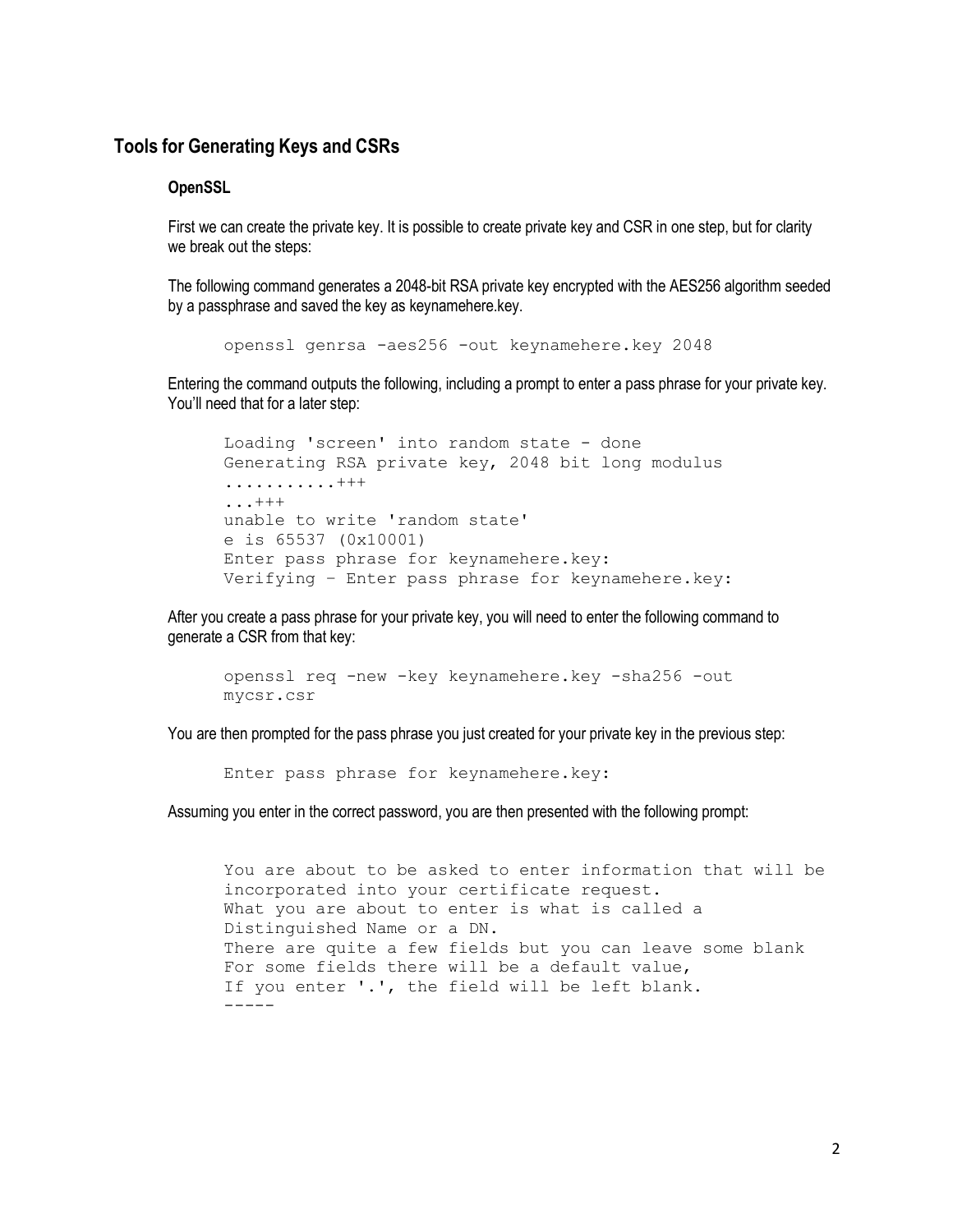After this prompt, you are asked to enter one-by-one various piece of information for the CSR file (country, state, city, organization, Common Name, and email address). Below, you can see examples of data you can enter:

Country Name (2 letter code) [AU]:US State or Province Name (full name) [Some-State]:CA Locality Name (eg, city) []:Folsom Organization Name (eg, company) [Internet Widgits Pty Ltd]:California ISO Organizational Unit Name (eg, section) []:IT Common Name (e.g. server FQDN or YOUR name) []:RIG Email Address []:RIG@example.com

Note: This creates a CSR with a DN consisting of CN, OU, O, L, ST, and C. If you want something else it will require changes to the openssl config file.

After you enter the above information, you are prompted to enter the following 'extra' attributes to be sent with your certificate request:

```
A challenge password []: 
An optional company name []:
```
You have now created your CSR file.

Submit the CSR with the DCRF spreadsheet as described above to the CAISO Service Desk (ServiceDesk@caiso.com). The CAISO CA will create and sign the certificate. Before you can use the certificate, you will need to import the CAISO root and issuing CA certificates into your keystore. You may download this certificate chain from the CAISO Application Access page, or by following instructions in the Receipt & Installation section below.

#### Java Keytool

A system that has Java installed might have a utility called Keytool for creating and administering a keystore. A keystore is a repository of keys. In the case of using Keytool to create a CSR, we must first create a new keystore for that purpose alone.

The following command creates a new Java keystore called *myDeviceKeyStore*. It specifies RSA for the key algorithm and a keysize of 2048. The 'dname' parameter specifies the value of the key's Common Name (CN); this value will be included with the CSR and will become the certificate's CN also. You will be prompted to provide a keystore passphrase that you will need every time you open the keystore or use it to create a CSR.

```
Keytool -keystore myDeviceKeyStore -genkey -alias 
myDeviceKey -keyalg RSA -keysize 2048 –dname 
"cn=mydevice.example.com"
```
Now that we have created the Java keystore, we can use it to create a CSR. We specify that the CSR should be signed using the SHA256 algorithm with RSA.

```
Keytool -keystore myDeviceKeyStore -certreq -alias 
myDeviceKey -file myDevice.csr -sigalg SHA256WithRSA
```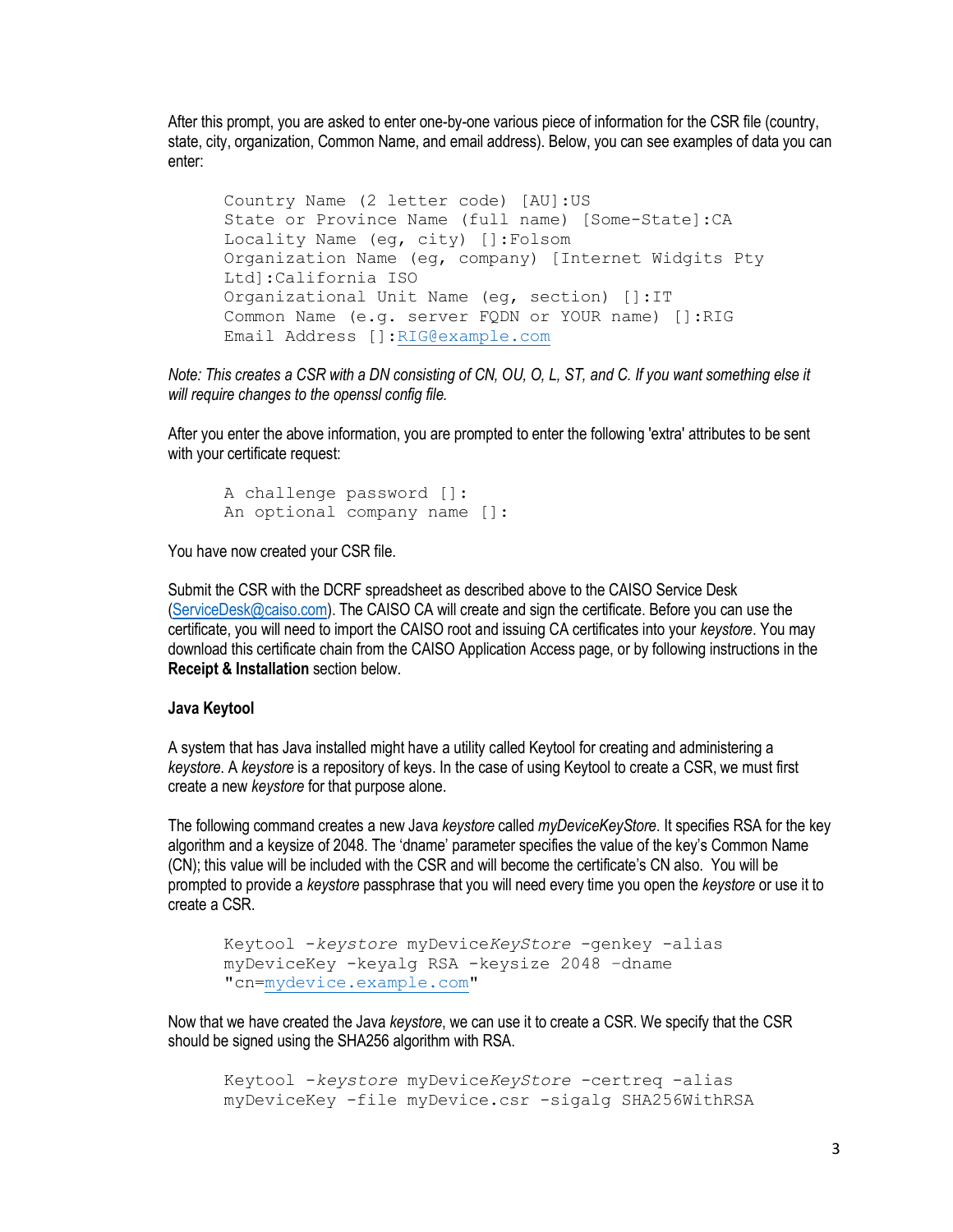Submit the CSR with the DCRF spreadsheet as described above to the CAISO Service Desk (ServiceDesk@caiso.com). The CAISO CA will create and sign the certificate. Before you can use the certificate, you will need to import the CAISO root and issuing CA certificates into your keystore. You may download this certificate chain from the CAISO Application Access page, or by following instructions in the Receipt & Installation section below.

The following examples show how to use the Keytool utility to import DER-encoded certificates into your keystore. In this example we use caiso\_root.cer and caiso\_issuing.cer as the names of the certificates. The CAISO Application Access page contains multiple formats of root and issuing certificates for different purposes. There are also different certificate chains for production and test environments.

This command imports the CAISO root certificate into the keystore:

```
Keytool -keystore myDeviceKeyStore -import -trustcacerts -
alias CAISO ROOT CA -file caiso root.cer
```
This command imports the CAISO issuing certificate into the keystore:

```
Keytool -keystore myDeviceKeyStore -import -trustcacerts -
alias CAISO ISSUING CA -file caiso issuing.cer
```
Now, after you have received your device certificate, you can import it into your keystore that contains its signing authority chain; this example assumes that the device certificate you have received is called myDeviceCertificate.cer.

Keytool -keystore myDeviceKeyStore -import -alias myDeviceKey -file my myDeviceCertificate.cer

Now you may use the Keytool utility to list all of the certificates in your keystore:

Keytool -v -list -keystore myDeviceKeyStore